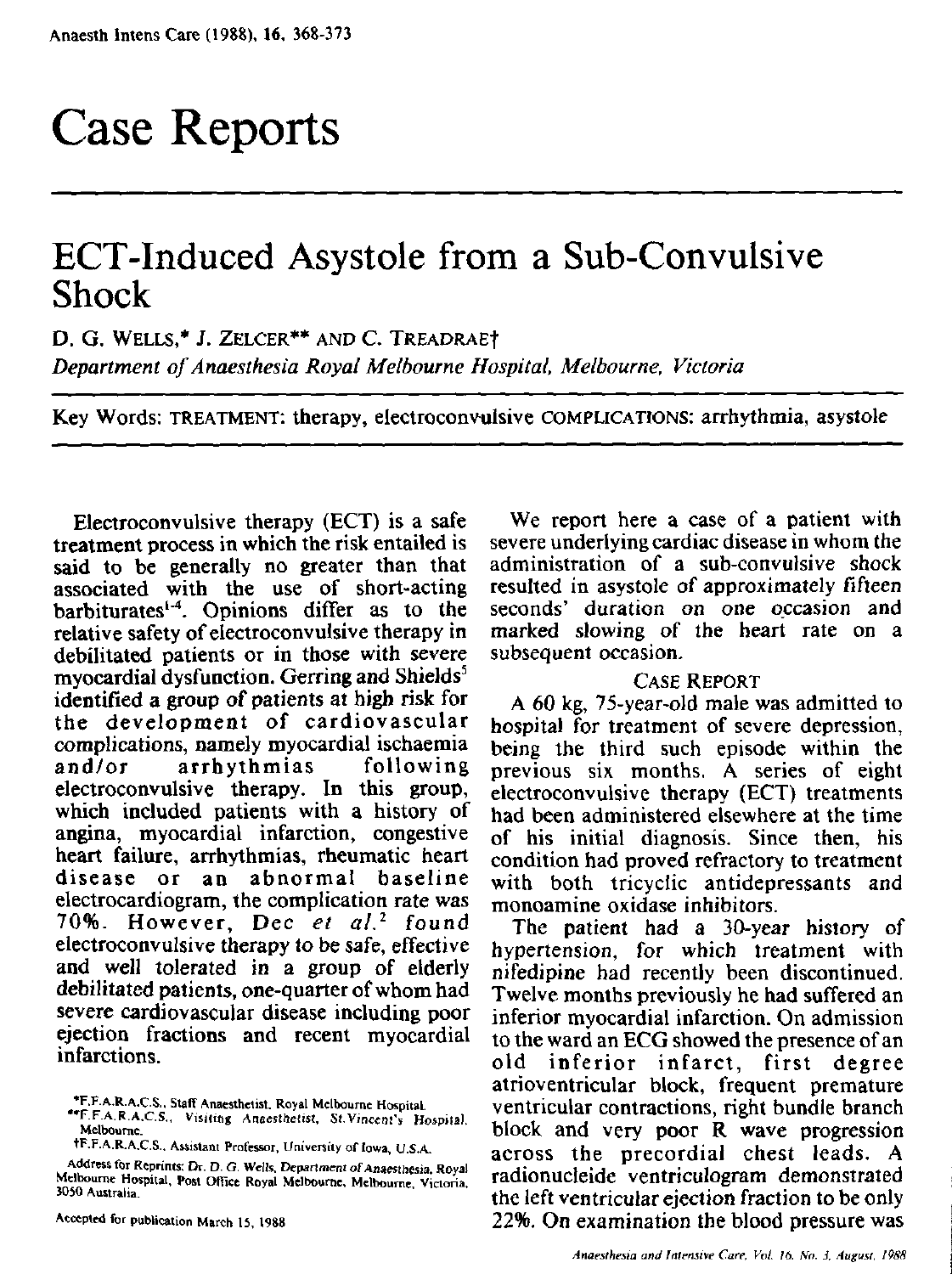145/90 mmHg, pulse irregular at 80 beats/ minute, and jugular venous pressure elevated 4 ern. The chest was clear to auscultation. In view of the severity of his psychiatric condition he was felt to be at extreme risk of suicide. After consultation between the anaesthetist, cardiologist and psychiatrist, it was agreed to proceed with a second course of ECT.

On the first occasion the patient was premedicated with nifedipine 10 mg sublingually 20 minutes prior to treatment in order to attenuate any hypertensive response. A 16 gauge intravenous line was inserted and monitoring devices including a blood pressure cuff, precordial stethoscope, ECG (lead CM5) and EEG attached. Atropine 0.4 mg was administered intravenously. Following preoxygenation, anaesthesia was induced with etomidate 12 mg and succinylcholine 40 mg. Both pulse and blood pressure remained stable at pre-induction levels (BP 130/85 mmHg, pulse 80 beats/minute). Therapy was to be delivered from the MECTA instrument, which delivers a constant current, bi-directional square wave brief pulse stimulus. The convulsive parameters selected were pulse frequency 40 Hz, pulse width 1.5 msec and pulse duration 2 sec.

With the application of electro-shock the patient failed to convulse and suddenly became asystolic. A precordial thump was administered with no effect. Atropine 0.8 mg and ephedrine 15 mg, already at hand, were then administered intravenously. After approximately fifteen seconds, which included a brief period of external cardiac massage, normal sinus rhythm returned.

Two days later a successful treatment was performed. On this occasion the patient was premedicated with atropine 0.6 mg subcutaneously one hour prior to treatment and once again received nifedipine 10 mg sublingually pre-therapy. Immediately before treatment he received atropine 1.6 mg intravenously in incremental doses which increased his pulse rate from 65 to 85 beats/ minute. After induction of anaesthesia with etomidate 15 mg and succinylcholine 50 mg, two stronger electro-shocks (pulse frequency 60 Hz) were delivered back to back. The patient sustained a modified generalised

grand mal convulsion for a period of 50 seconds during which his heart rate increased to 105 beats/minute.

Prior to his third treatment the patient received atropine 0.6 mg subcutaneously, nifedipine 10 mg sublingually, and atropine 1.2 mg IV. On this occasion he failed to convulse with the application of the electroshock, but there were no changes in either pulse rate or rythm.

The fourth treatment was delivered utilizing an older electro-shock apparatus which delivers a sinewave current. The patient was premedicated with atropine 0.6 mg subcutaneously. On arrival in the treatment room, he was given nifedipine 10 mg sublingually followed 20 minutes later by atropine 2.0 mg intravenously in incremental doses. Once again, he failed to convulse. With the application of the electro-shock there was a marked slowing in pulse rate from 96 beats/ minute to 42 beats/minute.

Subsequent treatments performed under ketamine anaesthesia with atropine administered one hour before treatment in a dose of 0.6 mg subcutaneously, nifedipine 10 mg sublingually 20 minutes before treatment and intravenous atropine in a dose range of 1.4-2.0mg intravenously immediately prior to treatment produced convulsions without brad yarrhythmias.

#### **DISCUSSION**

While several hundred deaths have been reported over the years in association with ECT, $6-10$  most of these occured during the 1950s. There was no clear direct mortality in several recent large series which together totalled over 35,700 treatments. 11·14

Nevertheless, isolated cases of death or severe cardiovascular complications continue to appear.<sup>15,16</sup> In 1977, the American Psychiatric Association concluded that cardiac arrest is the leading reported cause of death associated with ECT.<sup>17</sup>

The case report here demonstrates that profound autonomic responses may occur in response to ECT. The usual course of events is that the electro-shock stimulus induces a period of vagal dominance, with consequent bradycardia and perhaps a transient fall in blood pressure. This period of vagal activity may also be marked by asystole of a few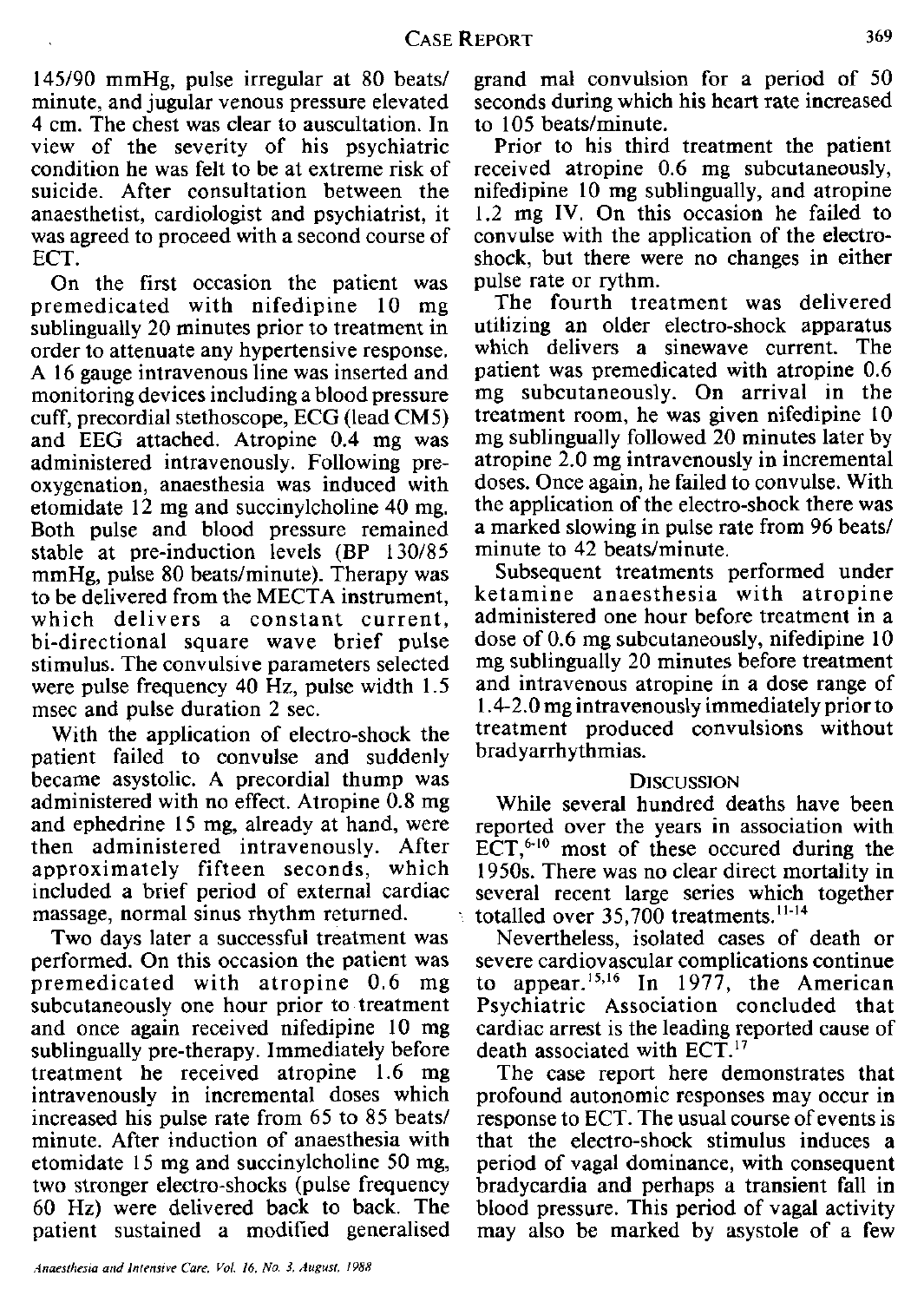seconds' duration, atrial premature contractions, atrial fibrillation and atrial flutter, $18.19$  and lasts for the duration of the tonic phase of the fit. Most patients then proceed to a subsequent clonic phase during which there is central sympathetic discharge, accompanied by a rise in circulating catecholamines. $19-21$  In addition to hypertension and tachycardia<sup>22</sup> this sympathetic dominance may produce multifocal premature ventricular contractions and, rarely, ventricular tachycardia. 18.19

The outstanding feature of the present case is that asystole was induced in a patient who failed to achieve a grand mal convulsion. On a subsequent occasion there was a marked slowing in pulse rate with the delivery of a subconvulsive shock in the presence of a previously administered large dose of atropine. Experimental work in animals shows that ECT-induced asystole can be prolonged in the presence of a high spinal anaesthetic, which prevents the peripheral release of catecholamines." A case of asystole in association with the administration of propranolol 1.0mg intravenously followed by a subconvulsive shock has also been reported. $23$  The failure to proceed from the tonic (parasympathetic) phase to the clonic (sympathetic) phase of a convulsion leaves parasympthetic discharge unopposed. Presumably this places a patient with myocardial conduction abnormalities at greater risk of developing severe bradyarrhythmias.

While we cannot exclude the possibility of the prior administration of nifedipine provoking asystole, we feel this to be unlikely. The previous course of therapy was conducted in the presence of nifedipine therapy of several months' duration. Nifedipine is largely a vasodilator and exhibits no depressant effect on conduction. Its administration frequently results in a net reflex tachycardia.<sup>24</sup> Nevertheless it is possible that the heart may, in the presence of acute doses of nifedipine, be susceptible to asystole initiated by parasympathetic preponderance.

In conclusion, we feel that when administering ECT to patients with severe myocardial dysfunction it is most important that a convulsion follows the electro-shock.

The failure to achieve a convulsion places these patients at greater risk of the development of vagal arrhythmias, including asystole. The administration of larger than normal doses of atropine prior to treatment seems to afford some degree of protection against the development of these arrhythmias, but cannot by itself be totally relied upon.

### **REFERENCES**

- I. Concensus Conference. Electroconvulsive therapy. JAMA 1985: 254:2103-2108.
- 2. Dec GW, Stern TA, Welch T. The effects of electroconvulsive therapy on serial electroconvulsive electrocardiogram and serum cardiac enzyme values. lAMA 1985; 253;2525-2529.
- 3. Holden C. A guarded endorsement for shock therapy. Science 1985; 228:1510-1511.
- 4. Pippard J, Ellam L. Electroconvulsive treatment in Great Britain. Br J Psychiat [981; 139:563-568.
- 5. Gerring JP. Shields HM. The identification and management of patients with a high risk of cardiac arrhythmias during modified ECT. J Clin Psychiat 1982; 43: 140-3.
- 6. Impastato OJ. Prevention of fatalities in electroshock therapy. Dis Nerv Sys 1957; 18  $(sumbel):$ 34-75.
- 7. Raskin N. Electric shock casualties. J Nerv Ment Dis 1958; [26:360-366.
- 8. Wyant GM, Macdonald WB. The role of atropine in electroconvulsive therapy. Anaesth [ntens Care 1980; 8:445-450.
- 9. Maclay WS. Death in treatment. Proc Roy Soc Med 1953; 46: 13-20.
- 10. Hussar E. Pachter M. Myocardial infarction and<br>fatal coronary insufficiency during insufficiency electroconvulsive therapy. *lAMA* 1961; 204: I 004-1 007.
- <sup>I</sup> I. McLeave *DJ.* Blakemore WH. Anaesthesia for electroconvulsive therapy. Anaesth Intens Care 1975; 3:250-256.
- 12. Pitts FN. Medical aspects of ECT. Sernin Pshychiatry 1972; 4:27.42.
- 13. Heshe J, Roder E. Electroconvulsive therapy in Denmark. Br J Psychiatry 1976; 128:241-245.
- 14. Turek IS, Hanlon TE. The effectiveness and safety of electroconvulsive therapy. J Nerv Ment Dis 1977; 164:419-425.
- [5. Marks RJ. Electroconvulsive therapy: physiological and anesthetic considerations. Can Anesth Soc J 1984: 31:541-548.
- 16. Gaines GY, Rees 01. Electroconvulsive therapy and anesthetic considerations. Anesth Analg 1986; 65: I345·1356.
- 17. American Psychiatric Association Task Force Report: Electroconvulsive therapy. Washington, D.C. American Psychiatric Association 1978.
- 18. Perrin GM. Cardiovascular and other physiologic changes accompanying EST. Acta Physiol Scand 1961: 36: I 0-45.